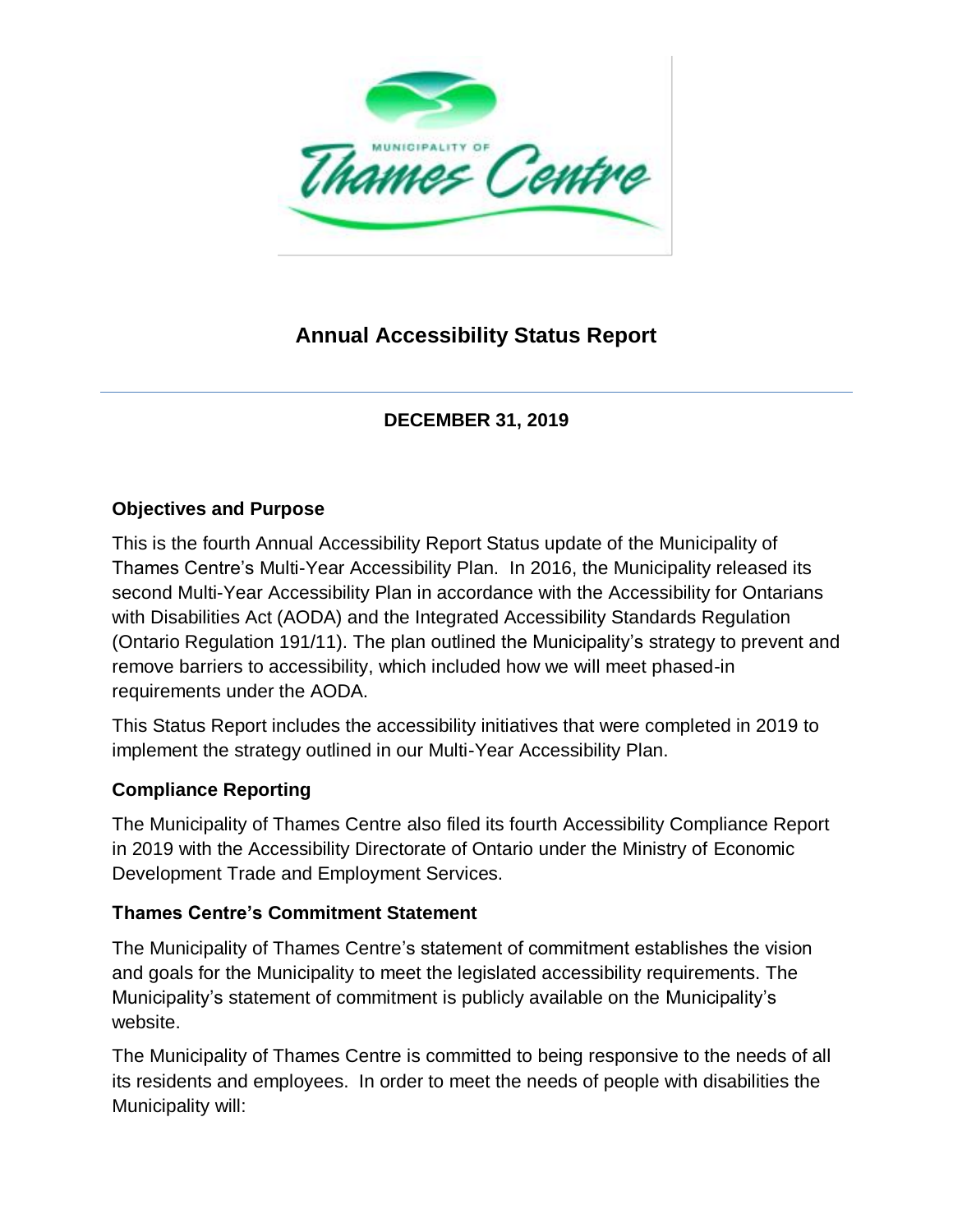#### Annual Accessibility Status Report – December 2019 Page 2

- Ensure policies, practices and procedures address dignity, independence, integration and provide for equal opportunity for people with disabilities.
- Allow people with disabilities to use their own personal assistive devices to obtain, use or benefit from the services offered by the Municipality.
- Accommodate the accessibility needs of people with disabilities to ensure they can obtain, use or benefit from the Municipality's goods, services, programs and facilities.
- Communicate with people with disabilities in a manner that takes into account the person's disability.

The Municipality of Thames Centre will promote accessibility by ensuring that compliance is met for all regulations made under the Accessibility for Ontarians with Disabilities Act, 2005. Timelines for compliance vary. In order to ensure that timelines are met, the Municipality will establish, implement and maintain a multi-year accessibility plan. The plan will outline the Municipality's strategy to prevent and remove barriers to people with disabilities.

# **Continuous Achievements in Accessibility**

- The Municipality of Thames Centre focuses on removing barriers which may exist in our buildings and facilities, while ensuring that new buildings, leases, and renovations do not create any new barriers.
- The Municipality of Thames Centre has an updated Accessibility Policy which outlines what the Municipality will do to comply with the 2016 Integrated Accessibility Standards Regulations and what our customer and employees can expect.
- The Municipality of Thames Centre continues to comply with the requirements of the Customer Service Standards including continuing to train staff, volunteers and third parties who interact on behalf of the Municipality on an ongoing basis.
- Notifying the public of accommodations for applicants with disabilities in its recruitment process.
- Continue to review customer feedback and take appropriate action.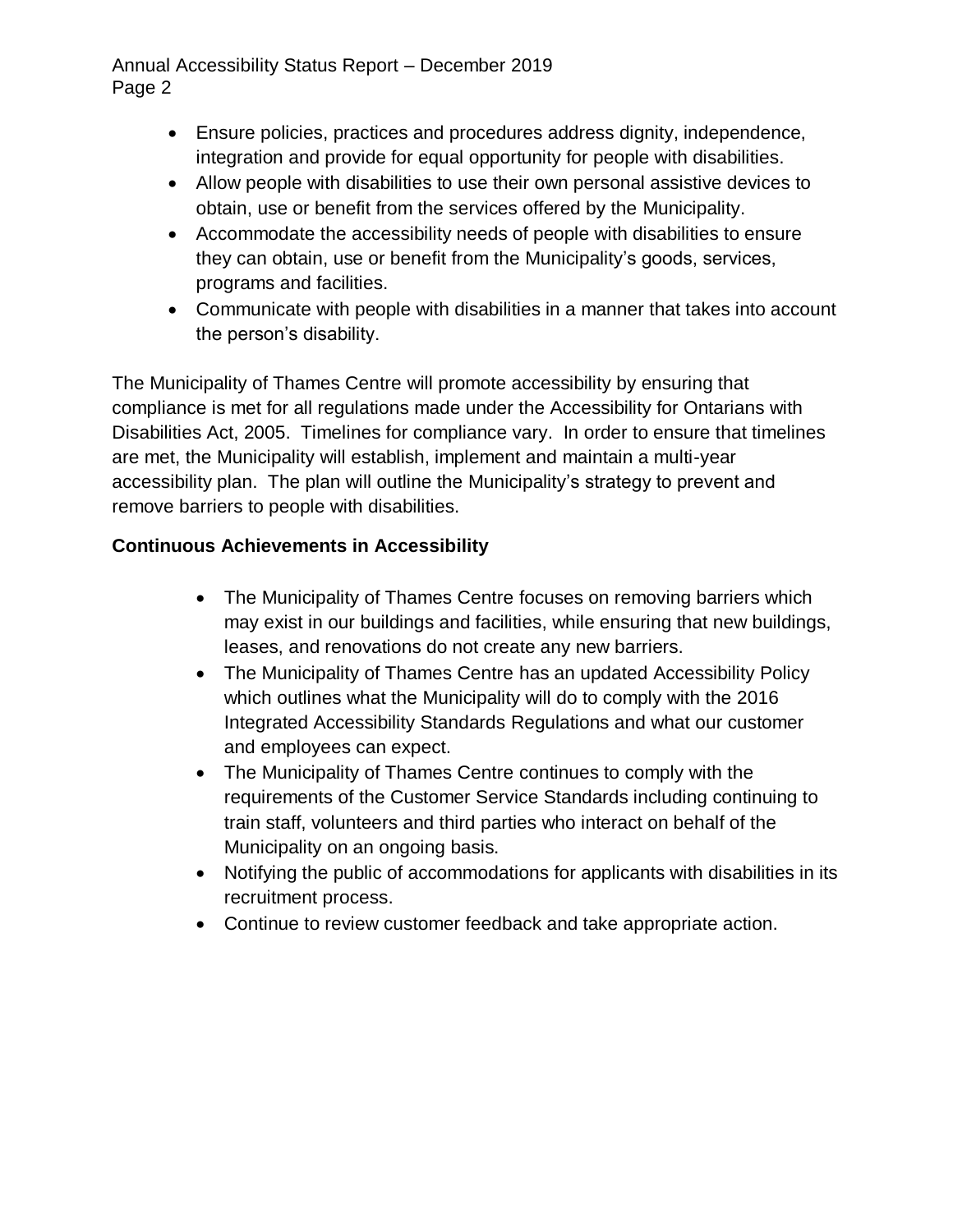# **Highlights of 2019**

#### Policies/Procedures

● The Municipality continues to strive to meet ongoing compliance with the Customer Service Standard.

#### **Training**

- Accessibility training, including Ontario Human Rights Code, is provided on an on-going basis when new employees are hired.
- Accessibility training of volunteers (committee members) is provided on an ongoing bases new volunteers are accepted/appointed.
- On-going training is provided to staff on creating accessible documents.

#### Feedback Process

● Accessibility Feedback Form is posted on the Municipality's website and on the Bulletin Board located in the front entrance of the Municipal Office.

#### **Accessible Formats and Communication Supports**

● Request for Accessible Information or Communications Form is posted on the Municipality's website and on the Bulletin Board located in the front entrance of the Municipal Office.

### Accessible Websites and Web Content

● NEW Website launched in 2019 with accessible content.

### Report to the Accessibility Directorate of Ontario (2015, 2017, 2019, 2021)

● Compliance Report to Accessibility Directorate of Ontario filed in 2019.

### Accessibility - Office

● Accessible front lobby reception counter project completed.

### Design of Public Spaces

- New sidewalk installed in Putnam and Harrietsville meeting current AODA specifications including accessible ramps.
- Construction of a new Field House at the Field Of Dreams Outdoor Recreation Complex that is fully accessible (3245 Hamilton Road)
- Installation of new accessible Playground Equipment at the Field Of Dreams -Outdoor Recreation Complex (3245 Hamilton Road)
- Paved a new trail at the Field Of Dreams Outdoor Recreation Complex (3245) Hamilton Road)